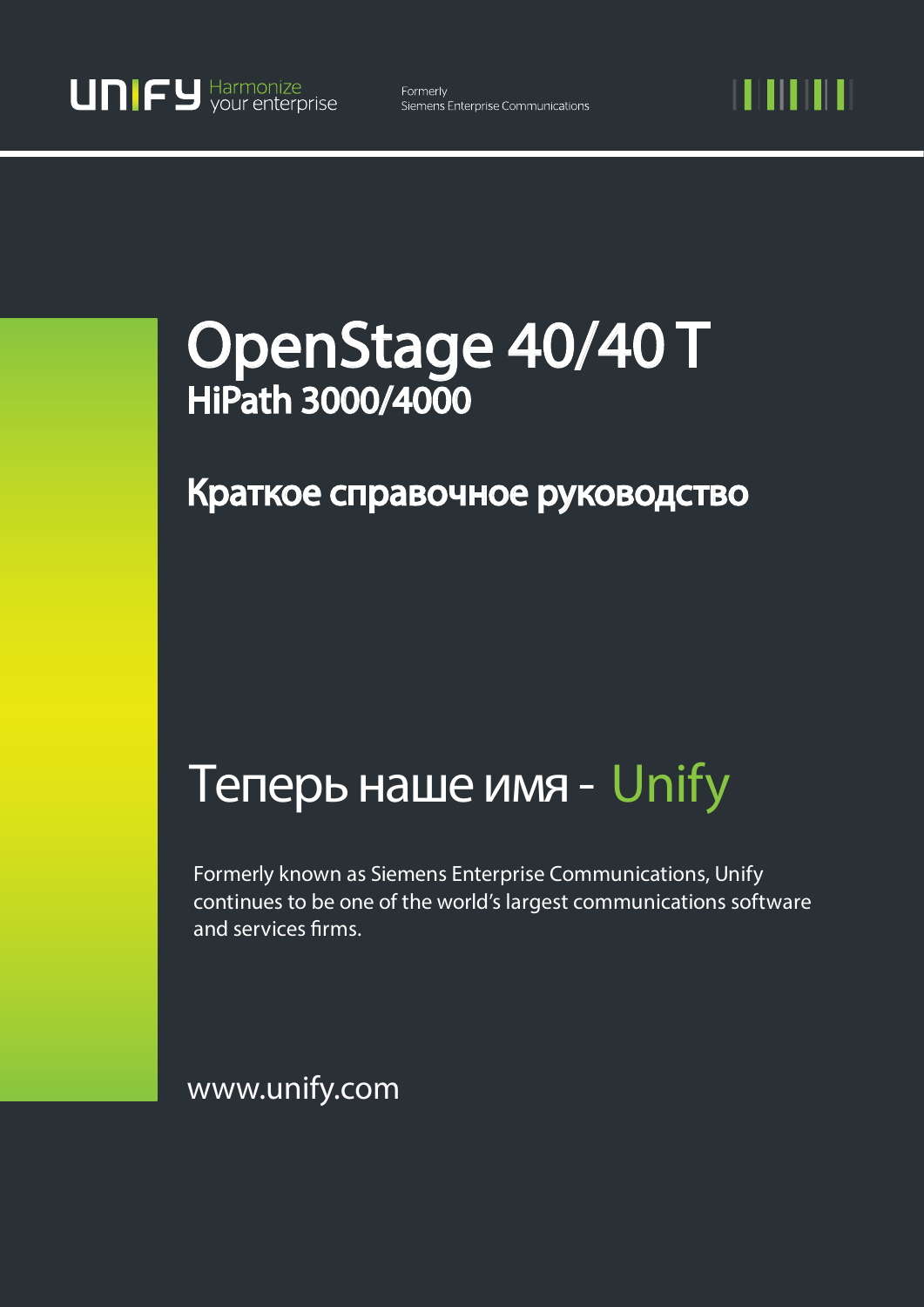# Эксплуатация телефона

## Функциональные клавиши и клавиши аудио-настройки



### Программируемые сенсорные клавиши на экране

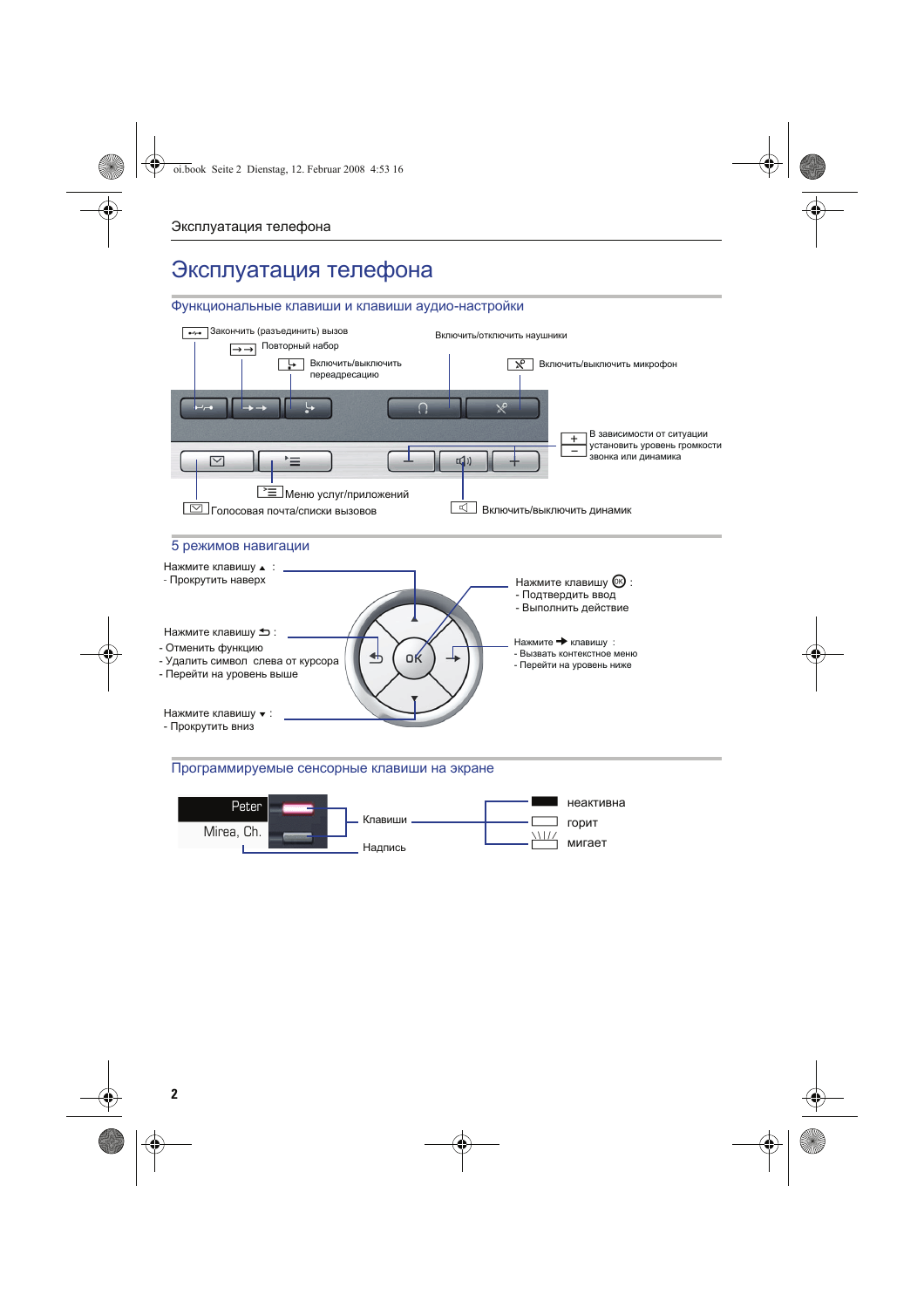## Дисплей

Компоненты

#### Строка текущего состояния Список программируемых сенсорных Shifted 10:29am Wed 11/17/06 клавиш Mirea, Ch. Company name Toussaint. Контексто-зависимые дисплеи 07 Ю. Rüscher Stahl, Ing 01234567 Iller, Zin Свой номер телефона

## Ввод номеров телефонов и текста

## Клавиатура

В ситуациях, когда ввод текста возможен, можно использовать клавиши набора для ввода текста, пунктуации и специальных символов. Для этого повторно нажимайте цифровые клавиши.

Дополнительные функции клавиш «звездочка» и «решетка».

| Клавиша               | Функция во время ввода текста                               | Функция при удержании         |
|-----------------------|-------------------------------------------------------------|-------------------------------|
| 1 ★ △                 | Ввести специальный символ                                   | Отключить мелодию звонка.     |
| $\left  \pm -\right $ | Переключиться между верхним/нижним регистром и вводом цифр. | Включить блокировку телефона. |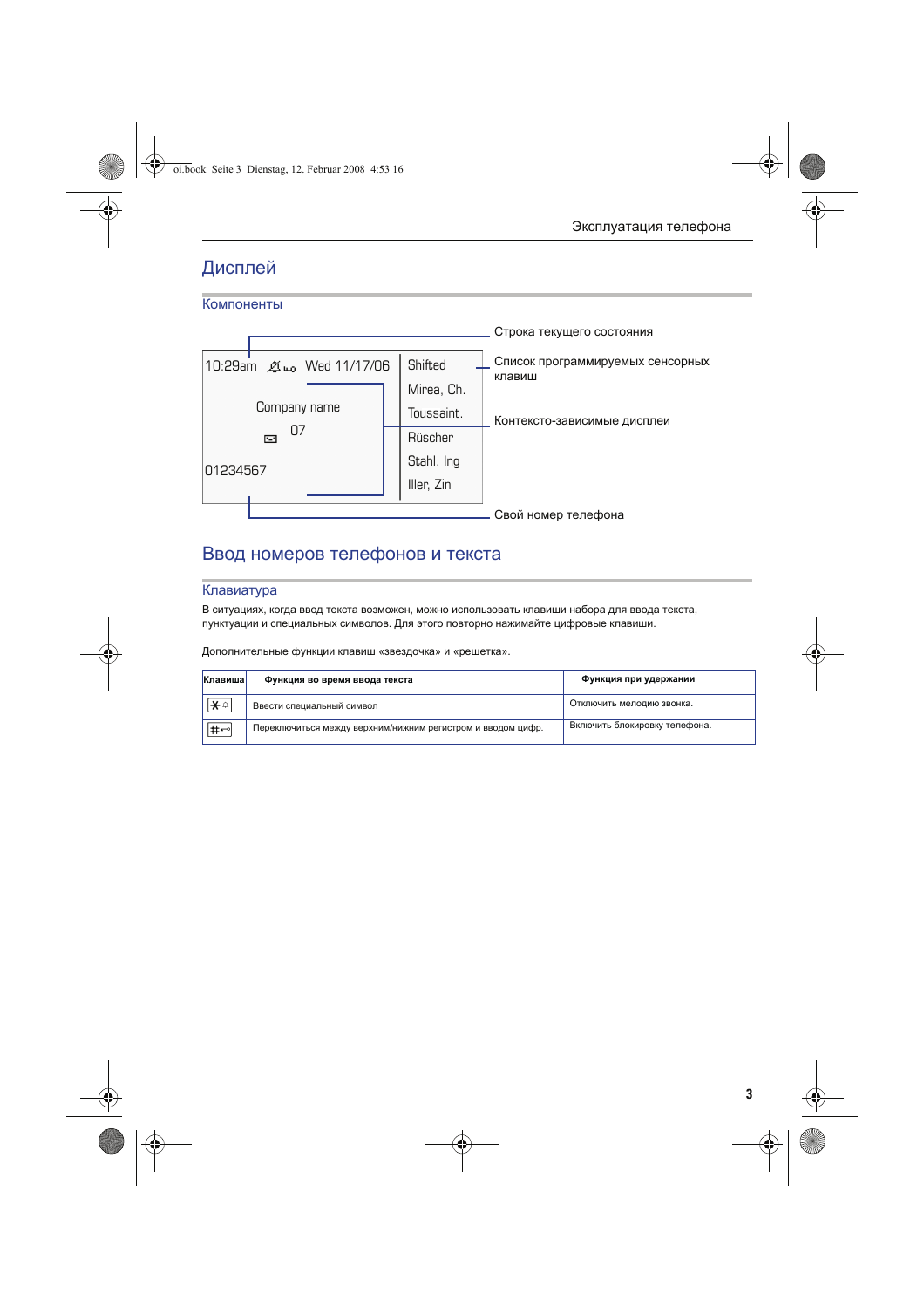# Важные операционные процедуры

- **Поднять трубку је јавести текст или номер**
- Положить трубку **f формать** выбрать запись
- 
- Мелодия звонка/сигнал<br>Ожидания вызова
- 
- 
- Вести разговор федеральное федеральное меню
	- $\triangleright$  Следующий шаг в процедуре

# **HiPath 4000**

## В режиме готовности

## Ответить на вызов, подняв трубку

## $\Box$

## Ответить на вызов в режиме спикерфона

```
\Box
```
#### Набор из списка вызовов

 $\rightarrow$  "Unanswered calls?/Пропущенные вызовы", "Incoming calls/Входящие вызовы?" или "Outgoing calls/ $\circledast$  $\clubsuit$ Исходящие вызовы?"  $\circledast \succ \clubsuit$  Выберите вызов  $\circledast \triangleright \spadesuit$  «Север вызовов?»  $\circledast$ 

### Включить обратный вызов

**H** Номер телефона адресата  $\circledast$   $\triangleright$  если нет ответа или занято: $\bullet$  "Callback/Обратный вызов?"  $\circledast$ 

#### Сохранение номера телефона на клавишу

 $\blacksquare$  Удерживайте клавишу программирования  $\rhd$   $\spadesuit$  "Change/Изменить?"  $\textcircled{\scriptsize{\textcircled{\#}}} \Rightarrow$  "Repdial/Повторный набор?" $\circledcirc \triangleright \bullet$  Save/Сохранить?"  $\circledcirc \triangleright \square \equiv \triangleright \bullet \square$ Ргод./Serv./Прог./Серв."  $\circledcirc \triangleright \bullet \square$  Use speed dialing/Использовать быстрый набор?"  $\circledast$   $\triangleright$   $\blacksquare$  нажмите программируемую клавишу  $\triangleright$  "Enter new number/Ввести новый номер?"  $\circledast$  $\blacksquare$ Номер телефона  $\triangleright$  "Completed/Завершено?"  $\odot \triangleright$  "Use Destination Number/Использовать номер адресата?"<sup>®</sup> > "Save/Сохранить?" <sup>®</sup>

#### Набор сохраненного номера  $\blacksquare$  сохраненный номер телефона  $\triangleright \boxdot$  громкоговоритель включается автоматически или  $\blacktriangleright$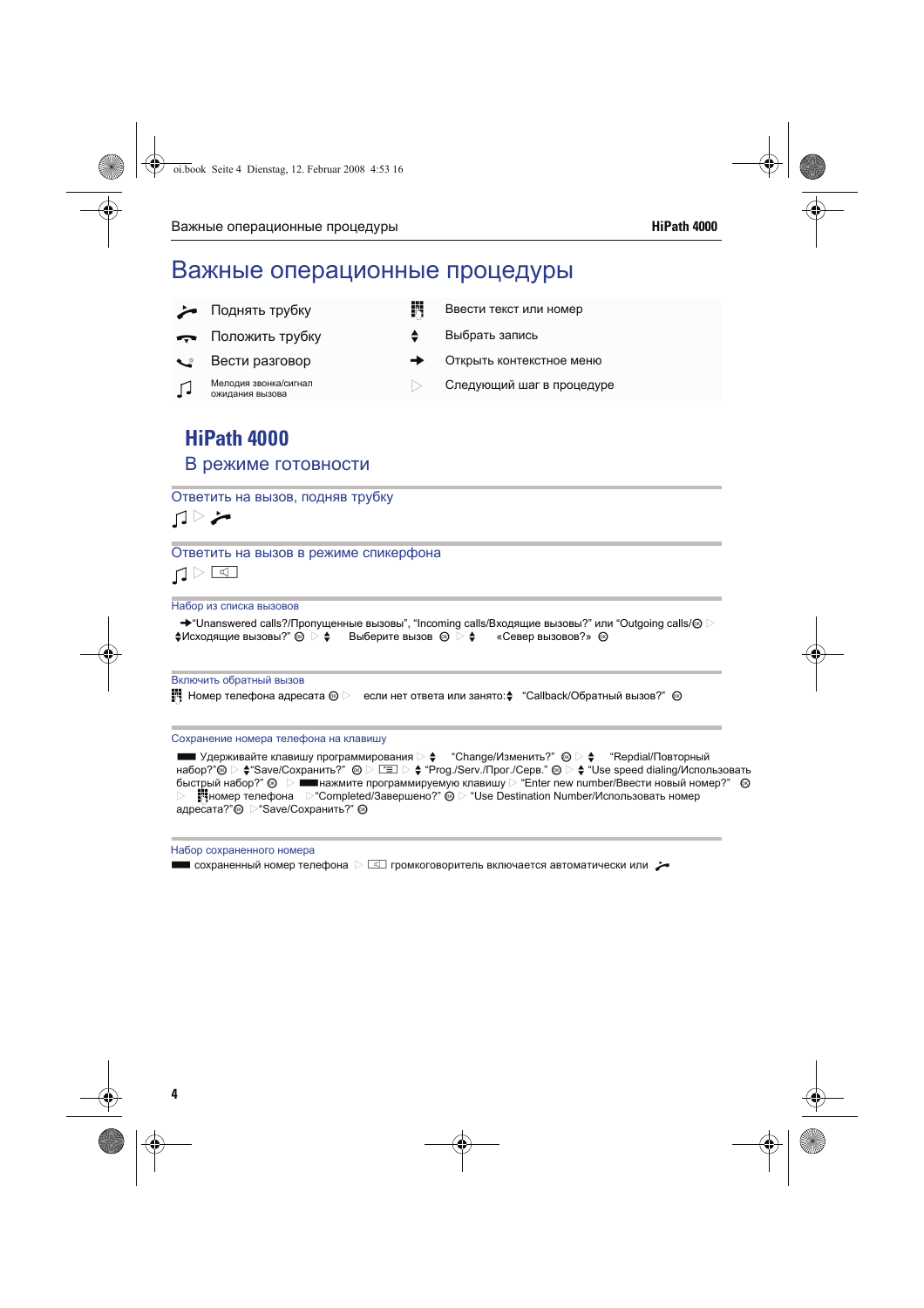

 $\boxed{\div}$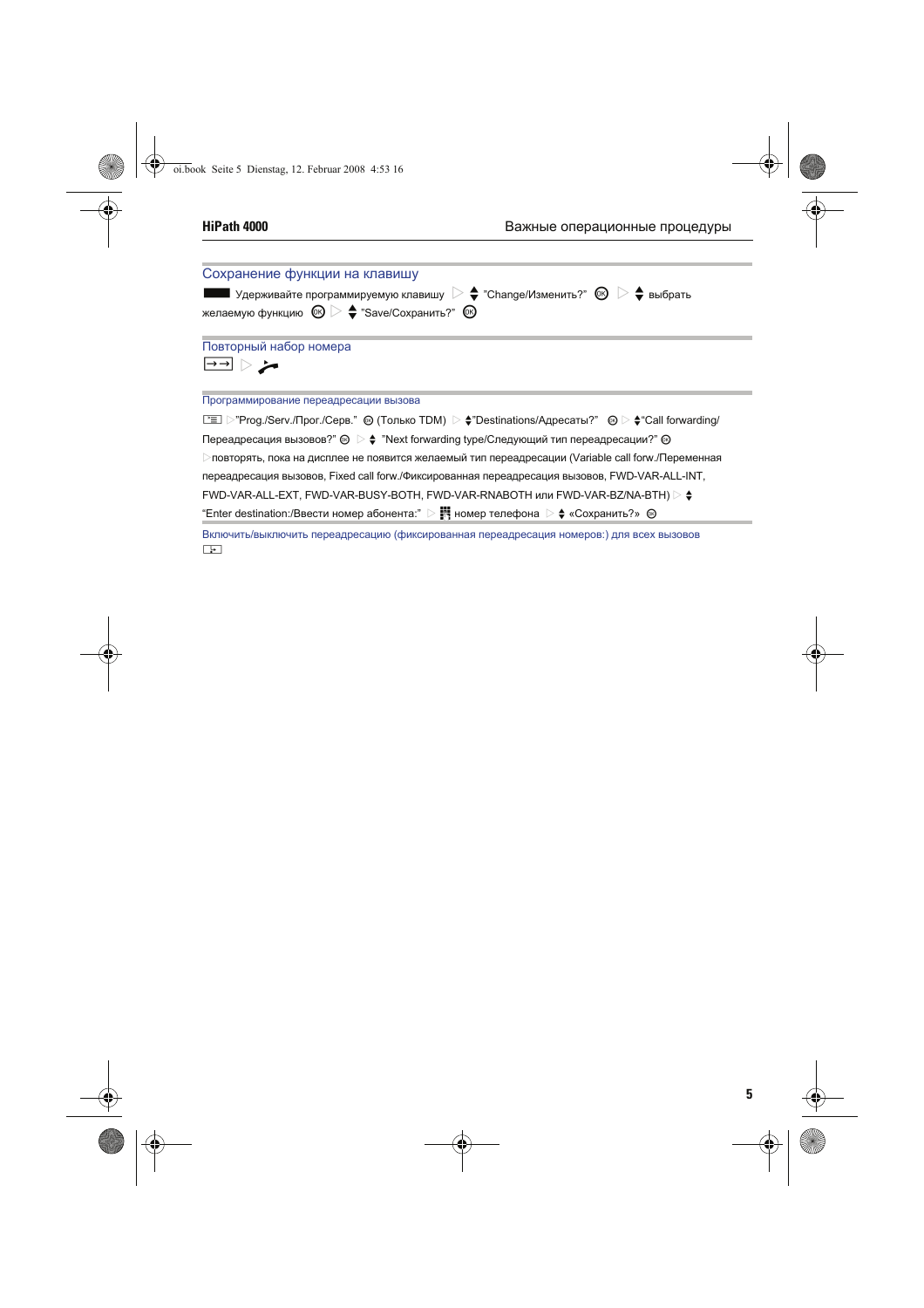# Во время разговора с абонентом А

| Переключение в режим спикерфона |  |
|---------------------------------|--|
| Удерживайте ⊡ ⊳ —               |  |

| Наведение справки                                                                                                                                                                                                                                                                                                                           |
|---------------------------------------------------------------------------------------------------------------------------------------------------------------------------------------------------------------------------------------------------------------------------------------------------------------------------------------------|
| $\clubsuit$ $\triangleright$ "Consultation/Наведение справки?" $\circledast$ $\triangleright$ $\blacksquare$ номер телефона абонента В $\triangleright$ $\blacktriangleright$                                                                                                                                                               |
| абонент В $\triangleright$ "Release and return/Сбросить и вернуться?" $\circledast \triangleright \bigtriangledown$ абонент А                                                                                                                                                                                                               |
| Прием ожидающего вызова<br>$\cap$ ] Сигнал ожидания вызова $\ \triangleright\ \clubsuit$ "Answer camp-on/Ответить режимом ожидания?" $\ \circledast\ }$<br>$\triangleright$ $\blacktriangleright$ абонент В $\triangleright$ $\blacklozenge$ "Release and return/Сбросить и вернуться?" $\otimes \triangleright \blacktriangleleft$ party A |
| Начать конференцию                                                                                                                                                                                                                                                                                                                          |
| ("Consultation/Наведение справки?" © >     номер телефона абонента В > $\text{Q}$ абонент В $\text{Q} \blacktriangleleft \#$                                                                                                                                                                                                                |
| "Conference/Конференция?" $\otimes \triangleright \bigtriangledown$ абонент А и В                                                                                                                                                                                                                                                           |
| Начать конференцию при ожидании вызова                                                                                                                                                                                                                                                                                                      |
| $\lrcorner$ ) Сигнал ожидания вызова $\triangleright\blacklozenge$ "Answer camp-on/Ответить режимом ожидания?" $\circledast\triangleright\blacklozenge$ абонент В                                                                                                                                                                           |
| ≥ $\blacktriangleright$ $\blacktriangleright$ "Conference/Конференция?" $\textcircled{\scriptsize{\otimes}}$ $\triangleright$ $\blacktriangleright$ абонент А и В                                                                                                                                                                           |
| Перевод вызова без запроса<br>$\clubsuit$ "Consultation/Наведение справки?" $\circledast$ $\triangleright$ $\bullet$ номер телефона абонента $\triangleright$ $\bullet$                                                                                                                                                                     |
| Перевод вызова после наведения справки                                                                                                                                                                                                                                                                                                      |
|                                                                                                                                                                                                                                                                                                                                             |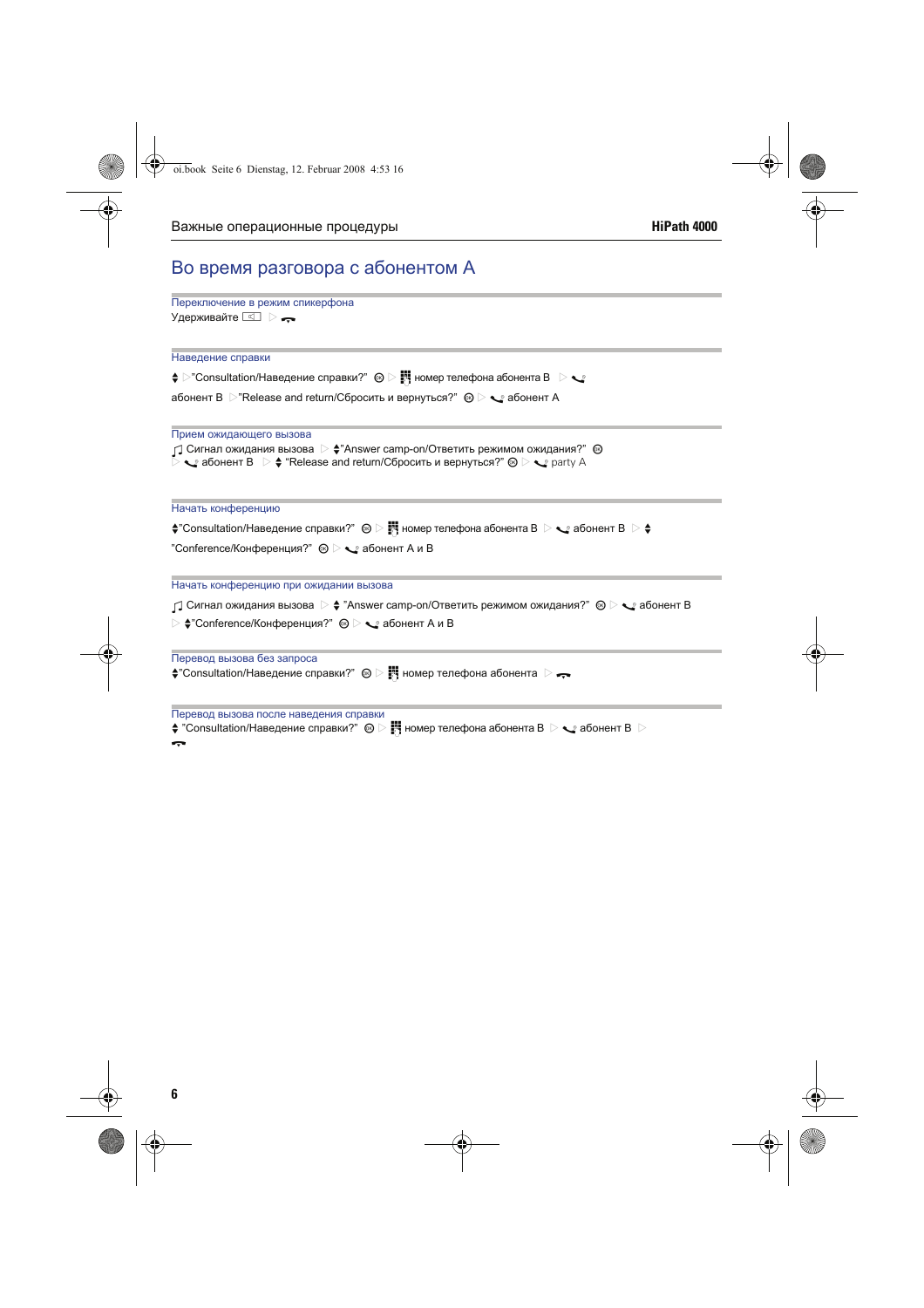# **HiPath 500/2000/3000/5000, HiPath OpenOffice ME**

В режиме готовности

Ответить на вызов, подняв трубку  $\Box$   $\rightarrow$ 

Ответить на вызов в режиме спикерфона  $\Box$ 

Отклонить вызов

 $\Box$   $\triangleright$   $\div$ "Reject call/Отклонить вызов"  $\circledcirc$ 

Включить обратный вызов

**ј Номер телефона адресата @**  ≥если нет ответа или занято:  $\div$  Callback/Обратный вызов?" @

Сохранение номера телефона на клавишу

 $\blacksquare$  Удерживайте клавишу программирования  $\triangleright \bigstar$ "Change key/Изменить клавишу?" "  $\circledcirc \triangleright \bigstar$  "Destinations/ Адресаты"  $\circledast \triangleright \clubsuit$  "Station no./Номер станции" $\circledast \triangleright$  "Stn number:/Номер станции"  $\bullet$  номер телефона  $\triangleright$  "Save/ Сохранить" <sup>®</sup> > "Exit/Выйти" <sup>®</sup> Набор сохраненного номера

 $\Box$  сохраненный номер телефона  $\triangleright \Box$  грокоговоритель включается автоматически или  $\rightarrow$ 

Сохранение функции на клавишу

**SUPER STARS SUPPRESS SYSTEM** YARD STARS THE VIRGINITY  $\Rightarrow$   $\bullet$  "Change key/Изменить клавишу"  $\circledast$   $\Rightarrow$  выбрать желаемую функцию  $\circledast$   $\blacktriangleright$   $\triangleq$  "Exit/Выйти"  $\circledast$ 

Повторный набор номера

 $\rightarrow$  (только если номер телефона уже был сохранен для повторного набора)

Программирование переадресации вызова

 $\boxed{P}$   $\geq$  выберите желаемый тип переадресации (1=все вызовы, 2=только внешние вызовы, 3=только внутренние вызовы)  $\circledast$  > "to/кому:"  $\bullet$  номер абонента  $\circlearrowright$   $\bullet$  "Save/Сохранить"  $\circledast$